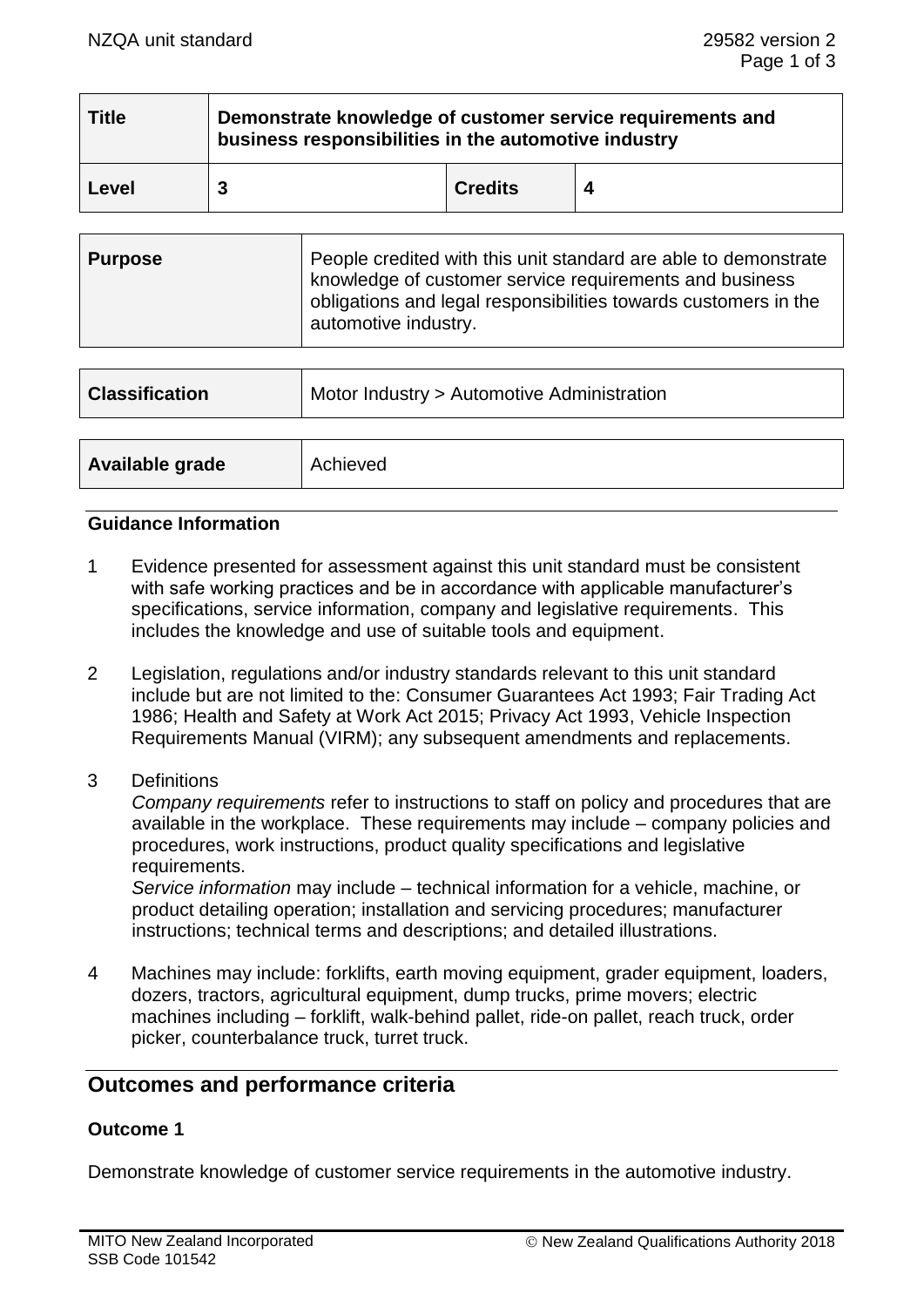## **Performance criteria**

- 1.1 The importance of customer satisfaction in terms of benefits to the company is identified.
	- Range may include monetary terms, company reputation, customer retention.
- 1.2 Methods of greeting a customer are identified.

Range may include - polite language, appropriate welcoming phrase, appropriate non-verbal communication.

- 1.3 The importance of accurately recording a customer enquiry is described.
- 1.4 Information useful for customer files is identified.
	- Range may include name, address, email address, contact number, vehicle registration number, VIN number, chassis number.
- 1.5 Instances where enquiries should be referred to experienced staff are identified.

#### **Outcome 2**

Demonstrate knowledge of business obligations and legal responsibilities towards customers in the automotive industry.

#### **Performance criteria**

- 2.1 Consumer legislation is identified.
- 2.2 Responsibilities relating to customer safety at the business premises are identified.
	- Range may include driving vehicles or machines, entering workshop environment, hazardous storage areas.
- 2.3 Responsibilities to customers in terms of vehicle safety and compliance are identified.

Range may include - Warrant of Fitness (WoF), Certificate of Fitness (CoF).

| <b>Replacement information</b> | This unit standard replaced unit standard 24077. |
|--------------------------------|--------------------------------------------------|
|                                |                                                  |
| <b>Planned review date</b>     | 31 December 2022                                 |